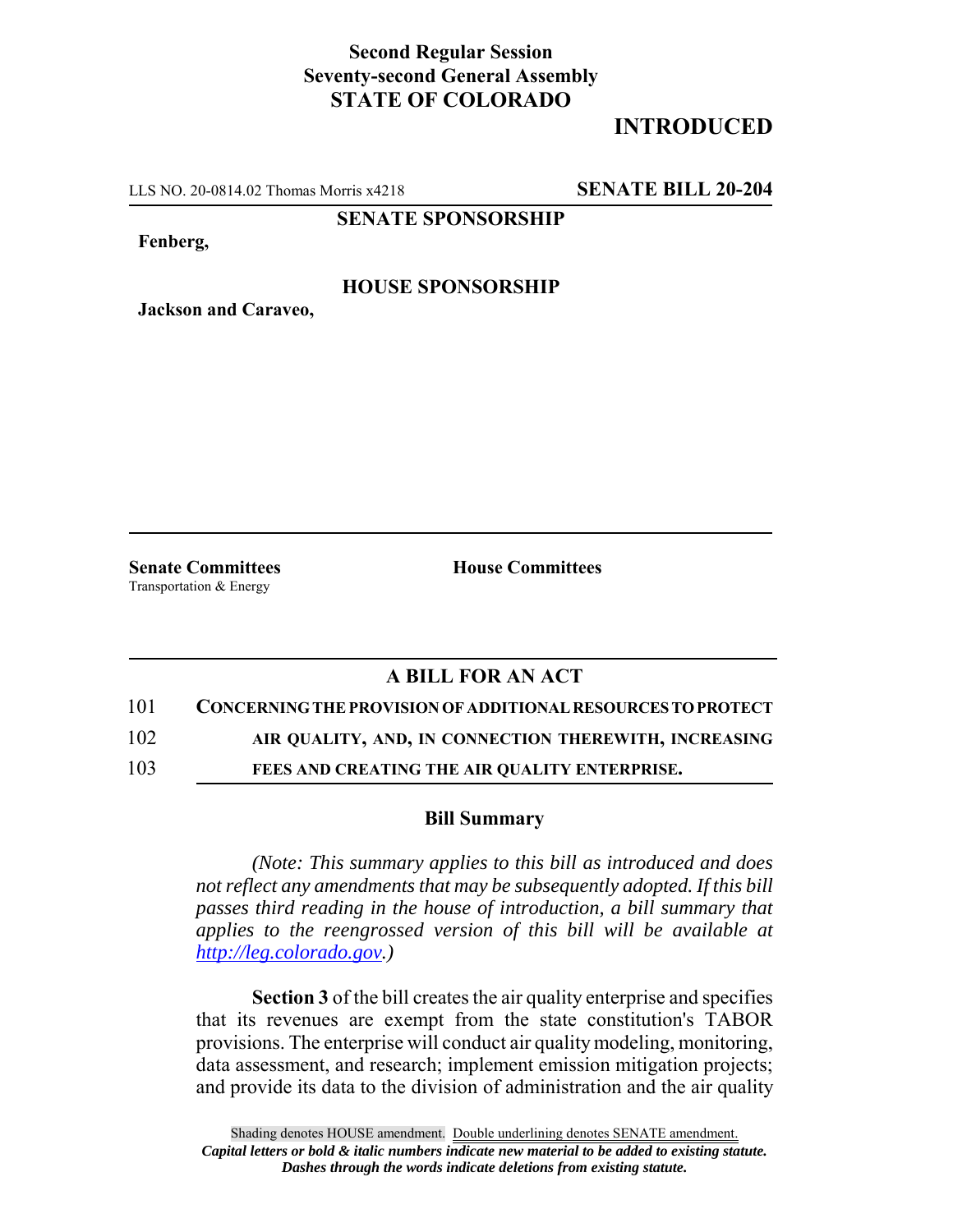control commission in the department of public health and environment to facilitate the administration of the state's air quality laws, including by facilitating the timely issuance and effective enforcement of appropriate emission permits.

The enterprise's board of directors shall establish by rule the following enterprise fees in an amount sufficient, in aggregate, to cover its indirect and direct costs in implementing its powers and duties:

- ! A fee per ton of air pollutant; and
- ! A fee for services performed for third parties for air quality modeling, monitoring, assessment, or research and to conduct mitigation and monitoring projects.

The fees are credited to the newly created air quality enterprise cash fund.

**Section 4** removes the statutory maximum for fees assessed for air pollutant emission notices, establishes a fee for fiscal year 2020-21, and allows the commission to thereafter adjust the fees by rule. **Section 5** removes the statutory maximums for annual per-ton emission fees and processing fees, establishes a fee for fiscal year 2020-21, allows the commission to thereafter adjust these fees by rule, and specifies the purposes for which these increased revenues may be spent.

2 **SECTION 1. Short title.** The short title of this act is the "Clean

3 Up Colorado's Air Act".

4 **SECTION 2.** In Colorado Revised Statutes, **add** 25-7-103.5 as

5 follows:

6 **25-7-103.5. Air quality enterprise - legislative declaration -** 7 **fund - definitions - gifts, grants, or donations - rules - report - repeal.**

- 8 (1) **Legislative declaration.** THE GENERAL ASSEMBLY HEREBY FINDS AND
- 9 DECLARES THAT:

 (a) COLORADO FACES NUMEROUS SERIOUS AIR QUALITY CHALLENGES, WHICH ARE HAVING SUBSTANTIAL ADVERSE HEALTH AND ENVIRONMENTAL IMPACTS AND IMPOSE ADDITIONAL BURDENS ON COLORADO'S ECONOMY;

14 (b) THE STATE OF COLORADO AND STATIONARY SOURCES SHARE

<sup>1</sup> *Be it enacted by the General Assembly of the State of Colorado:*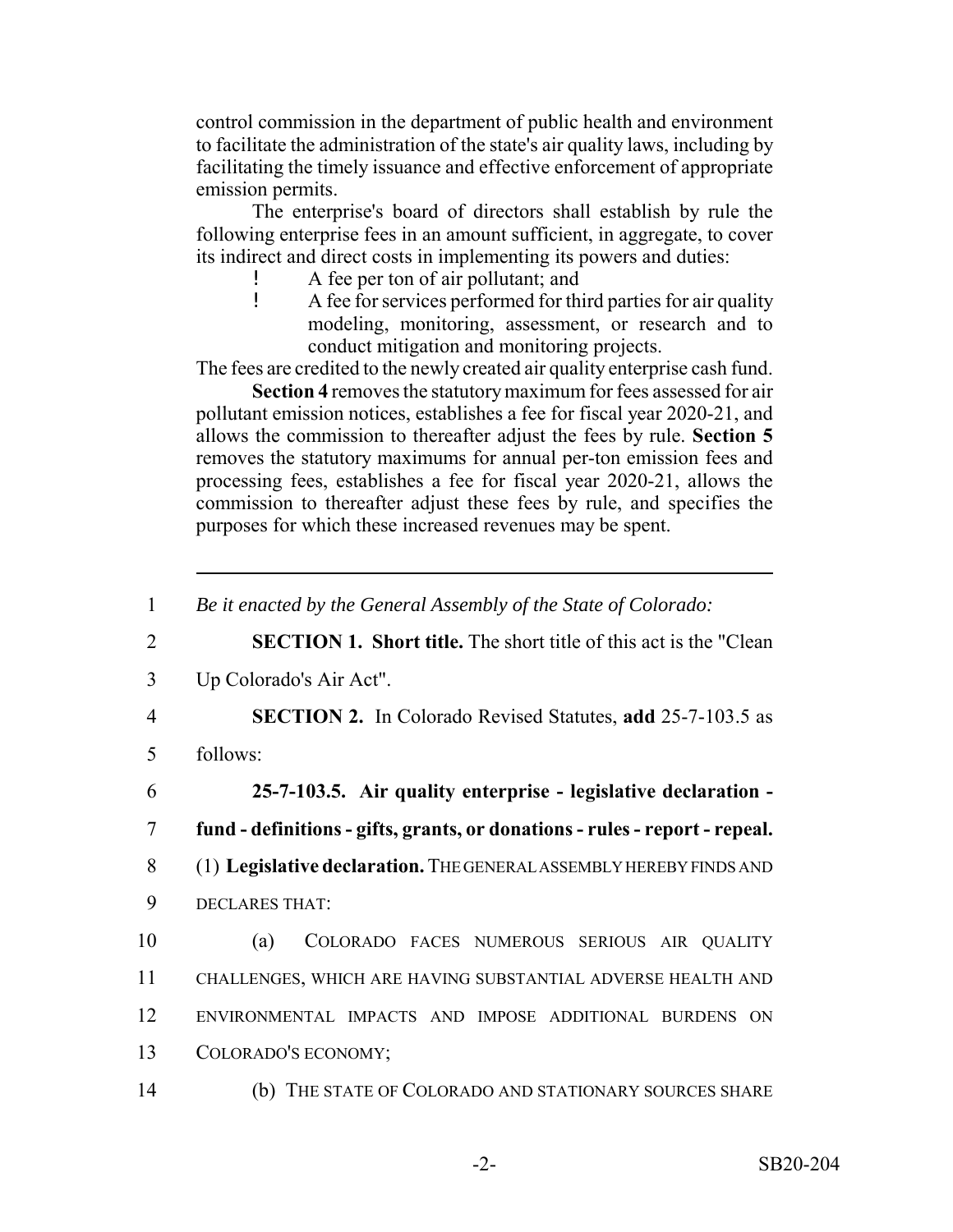THE NEED FOR SCIENCE-BASED AIR QUALITY OBJECTIVES THAT WILL REQUIRE REDUCTIONS IN EMISSIONS OF OZONE PRECURSORS, GREENHOUSE GASES, AND OTHER POLLUTANTS;

 (c) COLORADO RESIDENTS AND STATIONARY SOURCES WILL BENEFIT FROM EFFECTIVE OZONE CONTROL STRATEGIES THAT ARE INFORMED BY THE BEST AVAILABLE SCIENCE TO AVOID RECLASSIFICATION OF AREAS IN ATTAINMENT TO NONATTAINMENT STATUS OR RECLASSIFICATION FROM SERIOUS TO A MORE STRINGENT CATEGORY OF NONATTAINMENT THAT WILL IMPOSE ADDITIONAL REGULATORY REQUIREMENTS;

 (d) ENHANCED MONITORING TECHNIQUES, CAPACITY, AND TECHNOLOGY WILL PROVIDE BETTER ENVIRONMENTAL RESULTS AT A LOWER LONG-TERM COST;

 (e) AIR QUALITY MONITORING CONDUCTED BY AN ENTERPRISE IN AREAS WITH A HIGH CONCENTRATION OF AIR POLLUTION SOURCES WILL PROVIDE TRUSTED DATA ON THE OVERALL IMPACT OF THESE AIR POLLUTION SOURCES ON NEARBY RESIDENTS, WHILE PROVIDING A COST-EFFECTIVE METHOD TO MONITOR THE EMISSIONS THEY PRODUCE;

 (f) EFFECTIVE ENGAGEMENT WITH LOCAL COMMUNITIES OFTEN REQUIRES TRUSTED THIRD-PARTY DATA AND VERIFICATION REGARDING EMISSIONS AND ENVIRONMENTAL PERFORMANCE;

**(g) IMPROVED MONITORING OF EMISSIONS, BETTER ACCURACY OF**  EMISSION INVENTORIES, AND ACCESS TO TRUSTED SCIENCE WILL ENSURE 24 A LEVEL COMPETITIVE PLAYING FIELD FOR COLORADO BUSINESSES;

 (h) STATIONARY SOURCES IN COLORADO MAY SEEK AIR QUALITY ENTERPRISE MITIGATION AND MONITORING SERVICES TO IMPLEMENT THEIR OBLIGATIONS UNDER RULES AND PERMITS AND ENVIRONMENTAL, SOCIAL,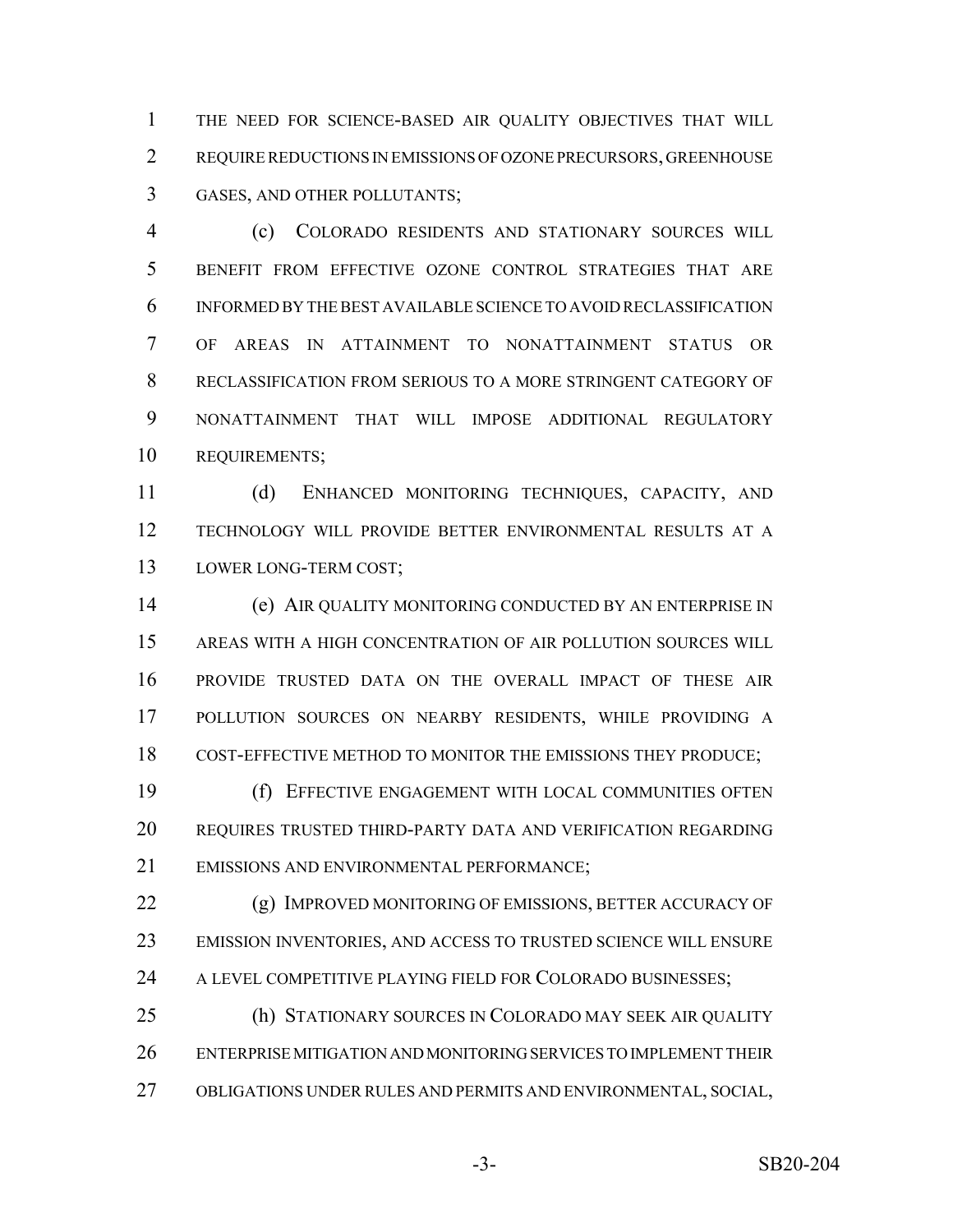AND GOVERNANCE OBJECTIVES;

 (i) EMISSION MITIGATION AND MONITORING PROGRAMS CAN BE MORE EFFECTIVE WITH ECONOMIES OF SCALE AND WHEN CONDUCTED ON A STATEWIDE OR REGIONAL BASIS THROUGH AN ENTERPRISE;

 (j) THE AIR QUALITY ENTERPRISE PROVIDES BUSINESS SERVICES WHEN, IN EXCHANGE FOR PAYMENT OF FEES, IT PROVIDES:

 (I) HIGH-QUALITY, INDEPENDENT, AND TRUSTED RESEARCH AND SCIENCE REGARDING EMISSIONS RATES AND INVENTORIES, MONITORING AND CONTROL TECHNOLOGIES, AND HEALTH EFFECTS AND EMISSIONS IMPACTS;

 (II) HIGH-QUALITY, INDEPENDENT, AND TRUSTED DATA REGARDING POLLUTANT EMISSIONS FROM STATIONARY SOURCES AND CONCENTRATIONS TO REDUCE WASTE OF VALUABLE PRODUCTS AND RESOURCE STREAMS, ENHANCE COST-EFFECTIVE REGULATORY COMPLIANCE, AND SUPPORT CORPORATE ENVIRONMENTAL, SOCIAL, AND GOVERNANCE OBJECTIVES;

 (III) TOOLS, DATA, AND RESEARCH FOR MORE EFFECTIVE COMMUNITY ENGAGEMENT ON AIR POLLUTION ISSUES;

 (IV) OPPORTUNITIES FOR TRUSTED AND COST-EFFECTIVE MITIGATION PROJECT DEVELOPMENT; AND

 (V) ADDITIONAL BUSINESS SERVICES TO FEE PAYERS AS MAY BE PROVIDED BY LAW;

23 (k) IT IS NECESSARY, APPROPRIATE, AND IN THE BEST INTEREST OF 24 THE STATE TO ACKNOWLEDGE THAT, BY PROVIDING THE BUSINESS SERVICES SPECIFIED IN THIS SECTION, THE ENTERPRISE ENGAGES IN AN ACTIVITY CONDUCTED IN THE PURSUIT OF A BENEFIT, GAIN, OR LIVELIHOOD 27 AND THEREFORE OPERATES AS A BUSINESS;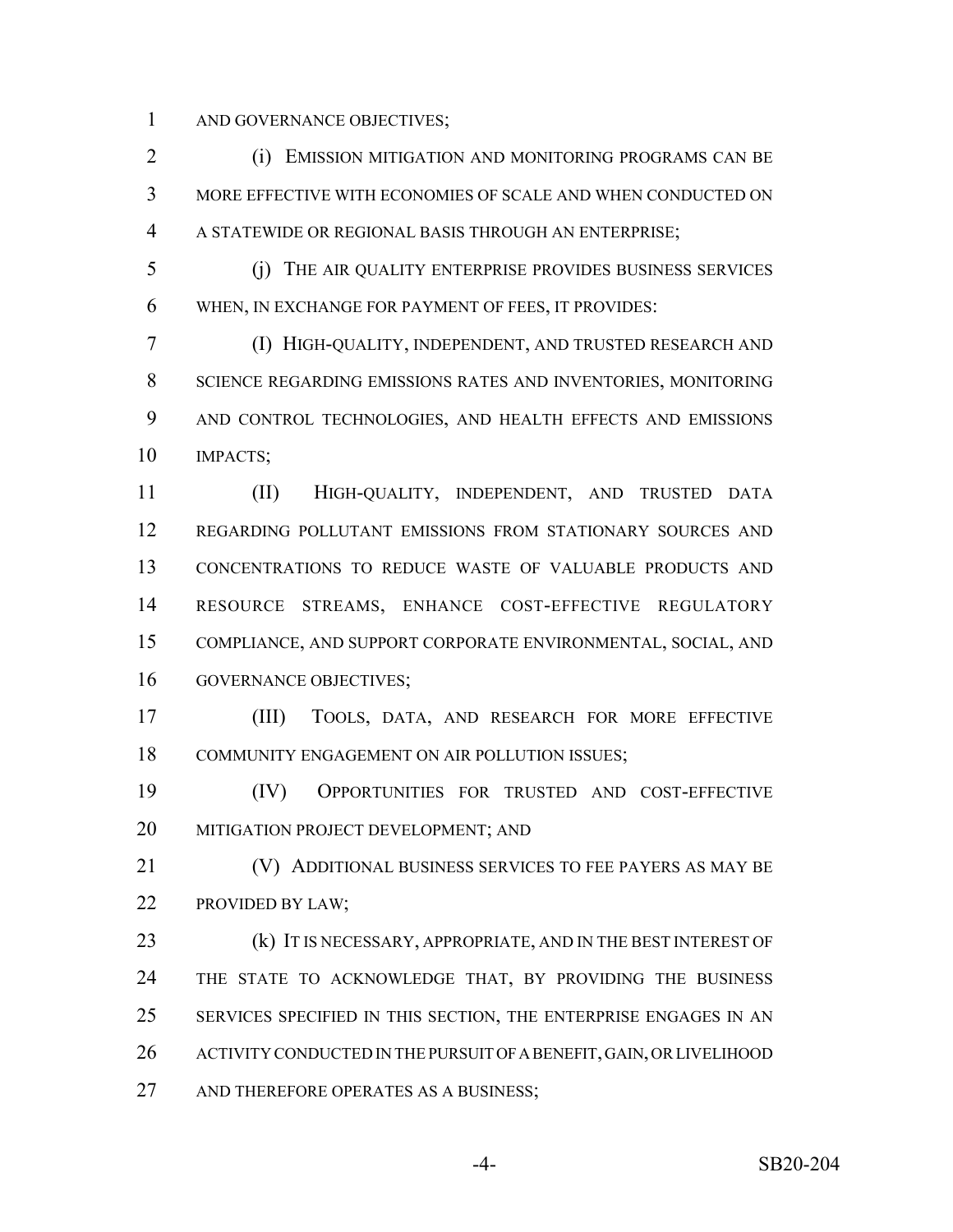(l) CONSISTENT WITH THE DETERMINATION OF THE COLORADO SUPREME COURT IN *NICHOLL V. E-470 PUBLIC HIGHWAY AUTHORITY*, 896 P.2d 859 (COLO. 1995), THAT THE POWER TO IMPOSE TAXES IS INCONSISTENT WITH ENTERPRISE STATUS UNDER SECTION 20 OF ARTICLE X OF THE STATE CONSTITUTION, IT IS THE CONCLUSION OF THE GENERAL ASSEMBLY THAT THE REVENUES COLLECTED BY THE ENTERPRISE ARE FEES, NOT TAXES, BECAUSE THE ENTERPRISE FEES ARE:

 (I) IMPOSED FOR THE SPECIFIC PURPOSE OF ALLOWING THE ENTERPRISE TO DEFRAY THE COSTS OF PROVIDING THE BUSINESS SERVICES 10 SPECIFIED IN THIS SECTION TO FEE PAYERS; AND

 (II) COLLECTED AT RATES THAT ARE REASONABLY CALCULATED BASED ON THE BENEFITS RECEIVED BY THOSE ENTITIES AND THE COSTS OF 13 THE SERVICES THE ENTERPRISE PROVIDES; AND

 (m) SO LONG AS THE ENTERPRISE QUALIFIES AS AN ENTERPRISE FOR PURPOSES OF SECTION 20 OF ARTICLE X OF THE STATE CONSTITUTION, THE REVENUE FROM THE FEES COLLECTED BY THE ENTERPRISE IS NOT STATE FISCAL YEAR SPENDING, AS DEFINED IN SECTION 24-77-102(17), OR STATE REVENUES, AS DEFINED IN SECTION 24-77-103.6 (6)(c), AND DOES NOT COUNT AGAINST EITHER THE STATE FISCAL YEAR SPENDING LIMIT IMPOSED BY SECTION 20 OF ARTICLE X OF THE STATE CONSTITUTION OR THE EXCESS 21 STATE REVENUES CAP, AS DEFINED IN SECTION  $24-77-103.6$  (6)(b)(I)(D). (2) **Definitions.** AS USED IN THIS SECTION, UNLESS THE CONTEXT OTHERWISE REQUIRES:

 (a) "BOARD" MEANS THE BOARD OF DIRECTORS OF THE ENTERPRISE.

 (b) "DEPARTMENT" MEANS THE DEPARTMENT OF PUBLIC HEALTH AND ENVIRONMENT.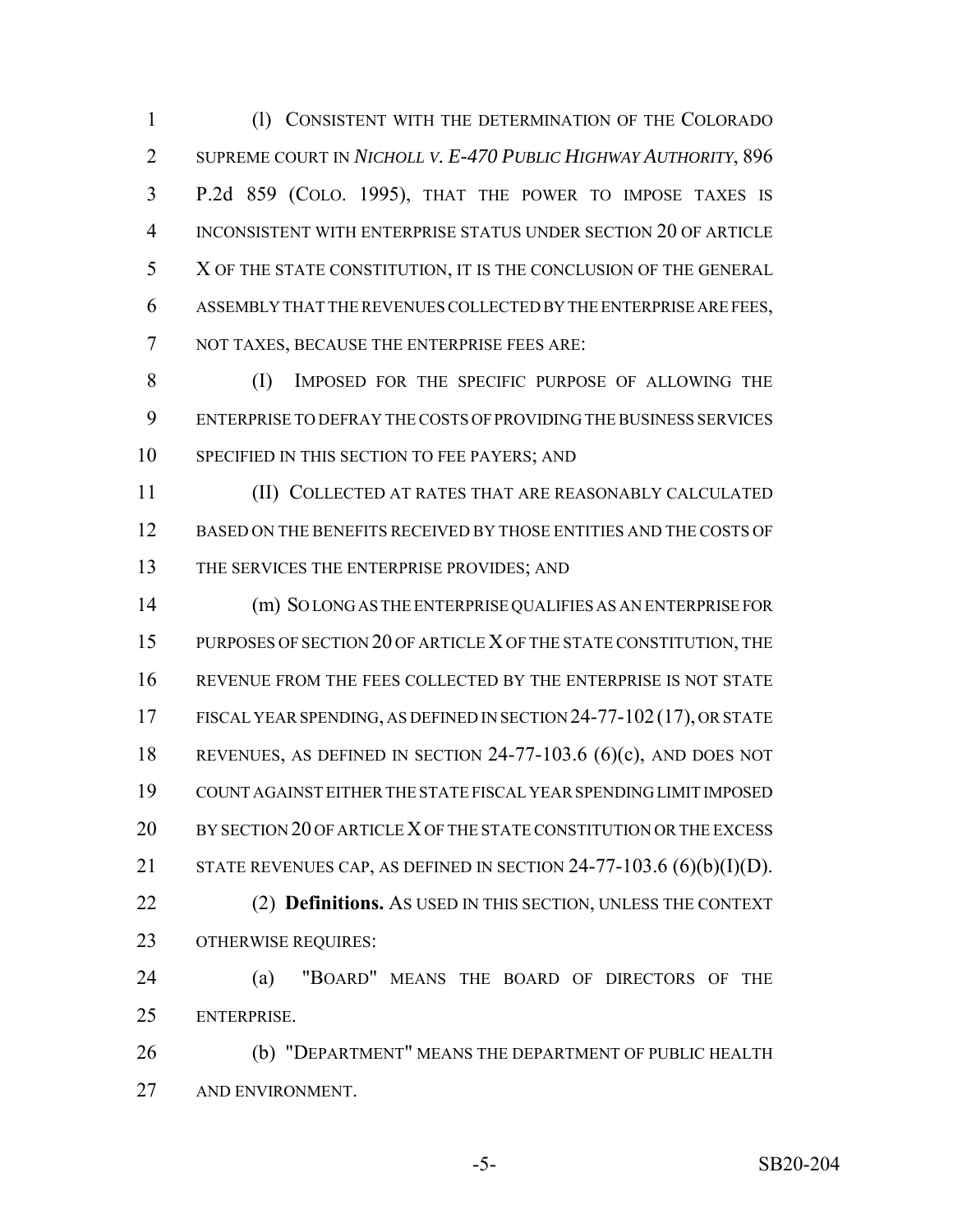(c) "ENTERPRISE" MEANS THE AIR QUALITY ENTERPRISE CREATED 2 IN SUBSECTION (3) OF THIS SECTION.

 (d) "ENTERPRISE FEE" OR "FEE" MEANS MONEY COLLECTED THROUGH FEES AUTHORIZED BY SUBSECTION (4) OF THIS SECTION.

 (e) "EXECUTIVE DIRECTOR" MEANS THE EXECUTIVE DIRECTOR OF THE DEPARTMENT.

 (f) "FUND" MEANS THE AIR QUALITY ENTERPRISE CASH FUND 8 CREATED IN SUBSECTION (4) OF THIS SECTION.

 (g) "GREENHOUSE GAS" HAS THE MEANING ESTABLISHED IN SECTION 25-7-140 (6).

 (3) **Enterprise.** (a) THERE IS HEREBY CREATED IN THE 12 DEPARTMENT THE AIR QUALITY ENTERPRISE. THE ENTERPRISE IS AND OPERATES AS A GOVERNMENT-OWNED BUSINESS WITHIN THE DEPARTMENT FOR THE PURPOSE OF CONDUCTING THE BUSINESS ACTIVITIES SPECIFIED IN THIS SECTION.THE ENTERPRISE EXERCISES ITS POWERS AND PERFORMS ITS DUTIES AND FUNCTIONS UNDER THE DEPARTMENT AS IF TRANSFERRED TO THE DEPARTMENT BY A **TYPE 1** TRANSFER, AS DEFINED IN SECTION 24-1-105.

 (b) THE ENTERPRISE CONSTITUTES AN ENTERPRISE FOR PURPOSES OF SECTION 20 OF ARTICLE X OF THE STATE CONSTITUTION SO LONG AS IT RETAINS THE AUTHORITY TO ISSUE REVENUE BONDS AND RECEIVES LESS THAN TEN PERCENT OF ITS TOTAL REVENUES IN GRANTS FROM ALL COLORADO STATE AND LOCAL GOVERNMENTS COMBINED. SO LONG AS IT 24 CONSTITUTES AN ENTERPRISE PURSUANT TO THIS SUBSECTION (3)(b), THE ENTERPRISE IS NOT SUBJECT TO SECTION 20 OF ARTICLE X OF THE STATE CONSTITUTION.

**(c)** IN ADDITION TO ANY OTHER POWERS AND DUTIES SPECIFIED IN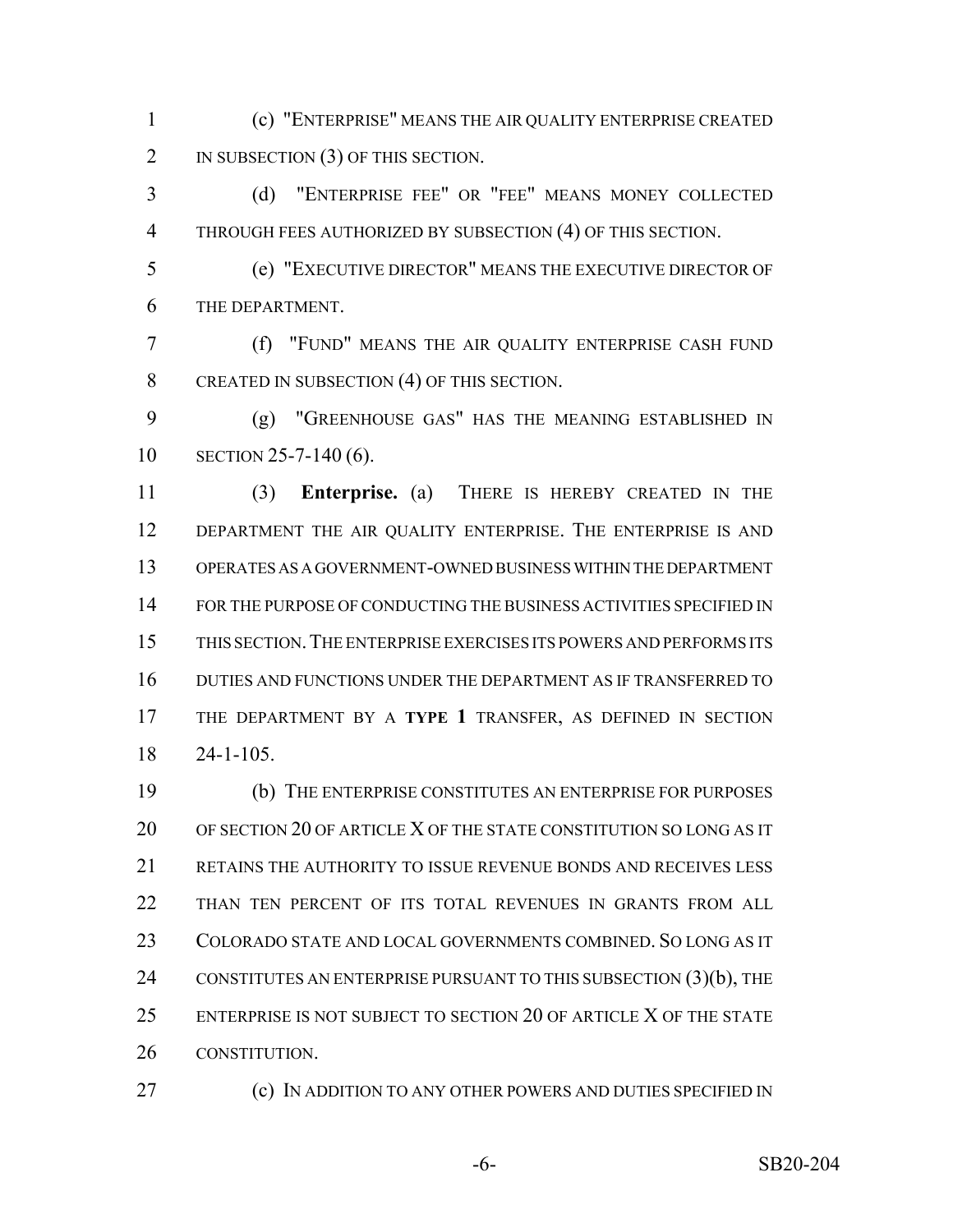THIS SECTION, THE ENTERPRISE'S POWERS AND DUTIES ARE TO:

 (I) CONDUCT AIR QUALITY MODELING, MONITORING, ASSESSMENT, DATA ANALYSIS, AND RESEARCH, WHICH MAY INCLUDE OBTAINING, ANALYZING, AND REPORTING PERMITTING AND ENFORCEMENT DATA; HEALTH EFFECTS DATA; EMISSION DATA; AMBIENT AIR QUALITY, VISIBILITY, AND METEOROLOGICAL SAMPLING DATA; AND SIMILAR DATA. THE BOARD SHALL PRIORITIZE THESE ACTIVITIES BASED ON A RESEARCH PROJECT'S ABILITY TO PROVIDE INFORMATION THAT WILL: SUPPORT TANGIBLE PROGRESS TOWARD AIDING FEE PAYERS' OBLIGATIONS AND COMMITMENTS TO REDUCING AIR POLLUTANTS EMITTED BY THE FEE PAYERS; SUPPORT FEE PAYERS IN ATTAINING STANDARDS AND HEALTH-BASED OR ENVIRONMENTAL GUIDELINES; AND ASSESS PUBLIC HEALTH THAT MAY BE AFFECTED BY FEE PAYER EMISSIONS. THE BOARD SHALL ENSURE THAT ALL RESEARCH CONDUCTED BY THE ENTERPRISE AND ITS CONTRACTORS IS IMPARTIAL AND MEETS HIGH STANDARDS FOR SCIENTIFIC RIGOR. THE BOARD SHALL CONSULT WITH FEE PAYERS, ATMOSPHERIC SCIENCE AND PUBLIC HEALTH EXPERTS, AND COMMUNITY STAKEHOLDERS ON FORMULATING RESEARCH PRIORITIES AND SHALL SPECIFICALLY PRIORITIZE:

 (A) ENHANCED MONITORING PROJECTS, INCLUDING THE PLACEMENT OF PERMANENT MONITORING STATIONS USING GAS CHROMATOGRAPHY OR PROVEN, STATE-OF-THE-ART TECHNOLOGY TO MEASURE, IN REAL TIME OR NEARLY SO, NITROGEN OXIDES, VOLATILE ORGANIC COMPOUNDS, OZONE, METHANE, AND PARTICULATES AT KEY LOCATIONS UPWIND, DOWNWIND, AND WITHIN HIGH EMISSION REGIONS; (B) REGULAR AERIAL SURVEYS AND OBSERVATIONS TO ASSIST

LEAK DETECTION AND REPAIR ACTIVITIES, IMPROVE THE ACCURACY OF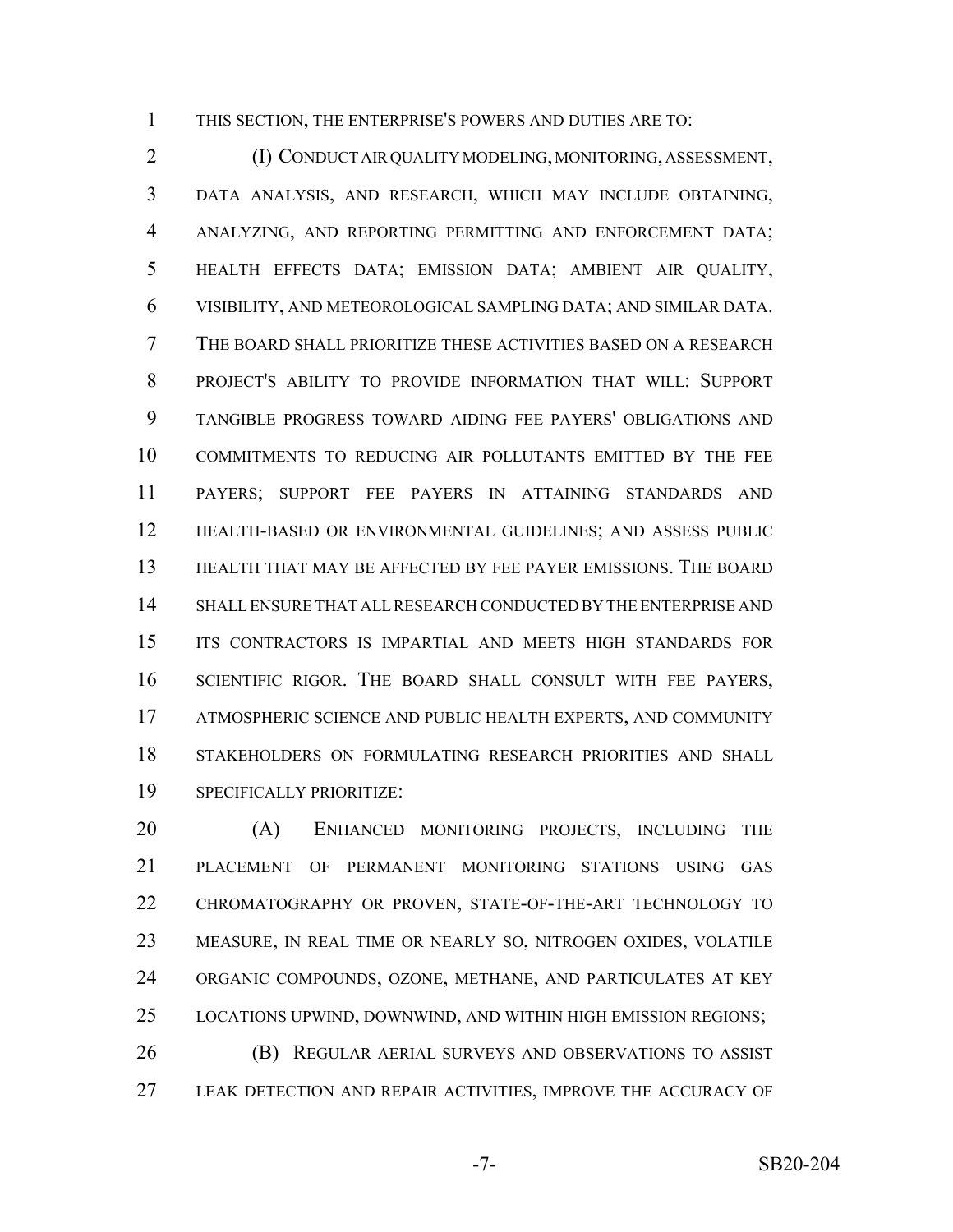EMISSION INVENTORIES, AND CREATE A BETTER UNDERSTANDING OF REGIONAL EMISSION PROFILES; AND

 (C) ASSESSING LOCAL EXPOSURES TO AND THE HEALTH IMPACTS OF NEARBY AIR TOXICS SOURCES;

 (II) ESTABLISH THE ENTERPRISE FEES SPECIFIED IN SUBSECTION (4) OF THIS SECTION BY RULE AND COLLECT THE FEES;

 (III) ALLOCATE ENTERPRISE REVENUES TO THE SERVICES DESCRIBED IN THIS SECTION AND CONTRACT FOR ANY NECESSARY SERVICES FROM STATE AGENCIES OR OTHER PARTIES, INCLUDING UNIVERSITIES, PRIVATE ENTITIES, AND FEDERAL LABORATORIES;

 (IV) ISSUE REVENUE BONDS PAYABLE FROM THE REVENUES OF THE ENTERPRISE TO IMPLEMENT ITS POWERS AND DUTIES;

 (V) RECEIVE FEES OR OTHER PAYMENTS, INCLUDING THOSE NEGOTIATED TO CONDUCT EMISSION MITIGATION PROJECTS AND CUSTOM MONITORING OR TECHNOLOGY DEVELOPMENT OR EVALUATION PROJECTS; AND

 (VI) ENGAGE THE SERVICES OF CONTRACTORS, CONSULTANTS, AND LEGAL COUNSEL, INCLUDING INSTITUTIONS OF HIGHER EDUCATION, PUBLIC RESEARCH LABORATORIES, THE DEPARTMENT, AND THE ATTORNEY GENERAL'S OFFICE, FOR PROFESSIONAL AND TECHNICAL ASSISTANCE, ADVICE, AND OTHER GOODS AND SERVICES, INCLUDING INFORMATION TECHNOLOGY, RELATED TO THE CONDUCT OF THE AFFAIRS OF THE ENTERPRISE WITHOUT REGARD TO THE "PROCUREMENT CODE", ARTICLES 24 101 TO 112 OF TITLE 24. THE BOARD SHALL ENCOURAGE DIVERSITY IN APPLICANTS FOR CONTRACTS AND SHALL GENERALLY AVOID USING SINGLE-SOURCE BIDS. THE DEPARTMENT MAY PROVIDE OFFICE SPACE, ADMINISTRATIVE SERVICES, AND STAFF PURSUANT TO A CONTRACT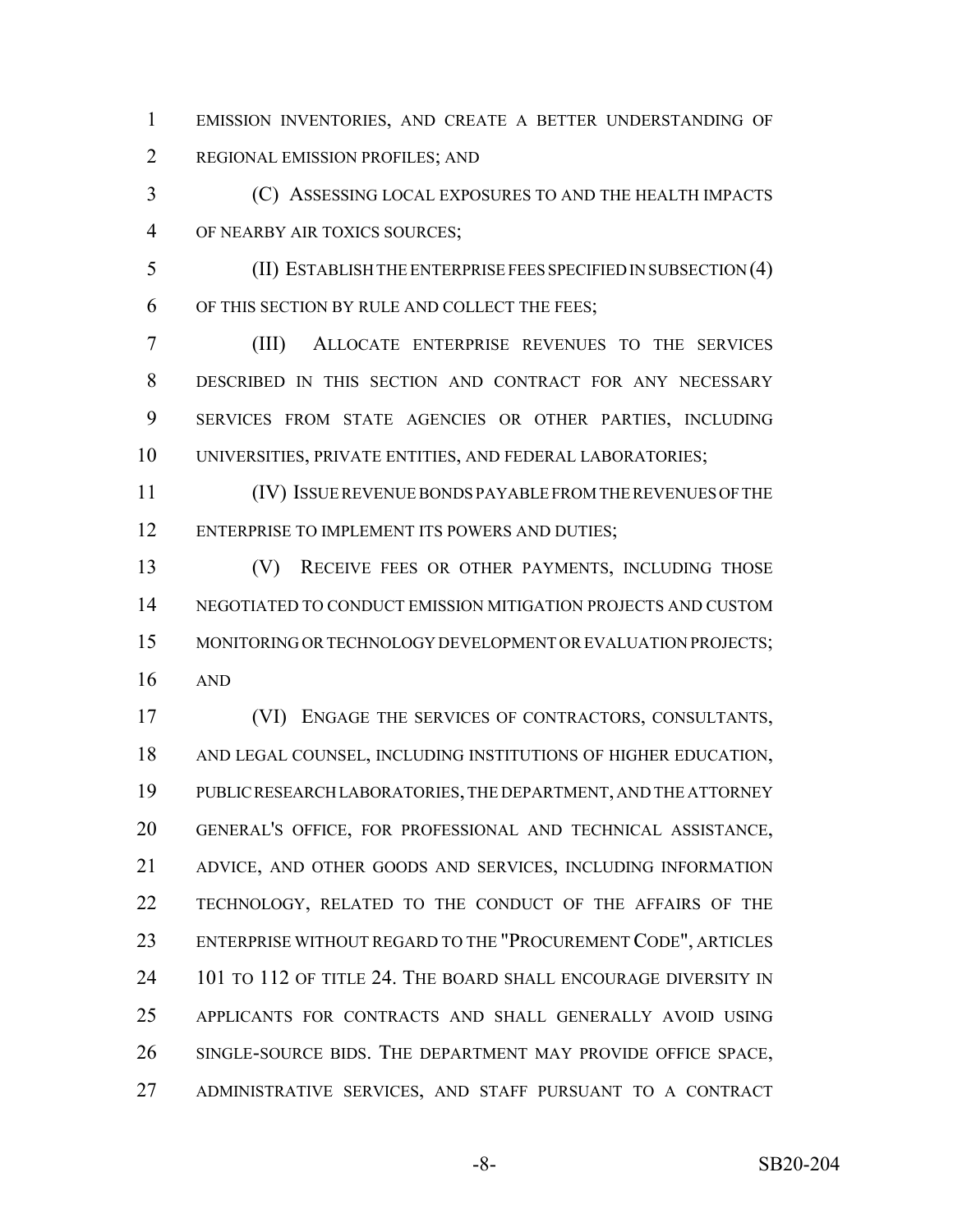1 ENTERED INTO PURSUANT TO THIS SUBSECTION  $(3)(c)(VI)$ . The BOARD MAY, IN CONSULTATION WITH THE EXECUTIVE DIRECTOR OR THE EXECUTIVE DIRECTOR'S DESIGNEE, HIRE SUCH OTHER STAFF AS IT DEEMS NECESSARY TO PROVIDE ITS BUSINESS SERVICES.

 (d) THE ENTERPRISE IS GOVERNED BY A BOARD OF DIRECTORS.THE BOARD CONSISTS OF THE EXECUTIVE DIRECTOR OR THE EXECUTIVE DIRECTOR'S DESIGNEE, TWO MEMBERS OF THE COMMISSION APPOINTED BY THE GOVERNOR, AND FOUR GOVERNOR APPOINTEES WHO ARE HIGHLY QUALIFIED AND PROFESSIONALLY ACTIVE OR ENGAGED IN THE CONDUCT OF SCIENTIFIC RESEARCH, INCLUDING AT LEAST TWO WHO ARE EXPERTS IN ATMOSPHERIC OR AIR QUALITY MODELING, MONITORING, ASSESSMENT, AND RESEARCH AND ONE MEMBER WHO IS A TOXICOLOGIST, EPIDEMIOLOGIST, PATHOLOGIST, PULMONOLOGIST, CARDIOLOGIST, OR EXPERT IN A SIMILAR FIELD RELATED TO THE PUBLIC HEALTH OR ENVIRONMENTAL EFFECTS OF AIR POLLUTANTS. TO THE EXTENT PRACTICABLE, THE GOVERNOR APPOINTEES MUST BE INDIVIDUALS WHO HAVE A RECORD OF PEER-REVIEWED PUBLICATIONS AND WHO ARE AFFILIATED WITH, CURRENTLY HOLD, OR HAVE HELD ACADEMIC OR EQUIVALENT APPOINTMENTS AT UNIVERSITIES, FEDERAL LABORATORIES, 20 OR OTHER RESEARCH INSTITUTIONS.

 (e) THE EXECUTIVE DIRECTOR OR THE EXECUTIVE DIRECTOR'S DESIGNEE, IN THE CAPACITY OF A MEMBER OF THE BOARD, SHALL CALL THE FIRST MEETING OF THE BOARD. THE BOARD SHALL ELECT A CHAIR FROM 24 AMONG ITS MEMBERS TO SERVE FOR A TERM NOT TO EXCEED TWO YEARS, AS DETERMINED BY THE BOARD. THE BOARD SHALL MEET AT LEAST QUARTERLY, AND THE CHAIR MAY CALL ADDITIONAL MEETINGS AS NECESSARY FOR THE BOARD TO COMPLETE ITS DUTIES. THE APPOINTED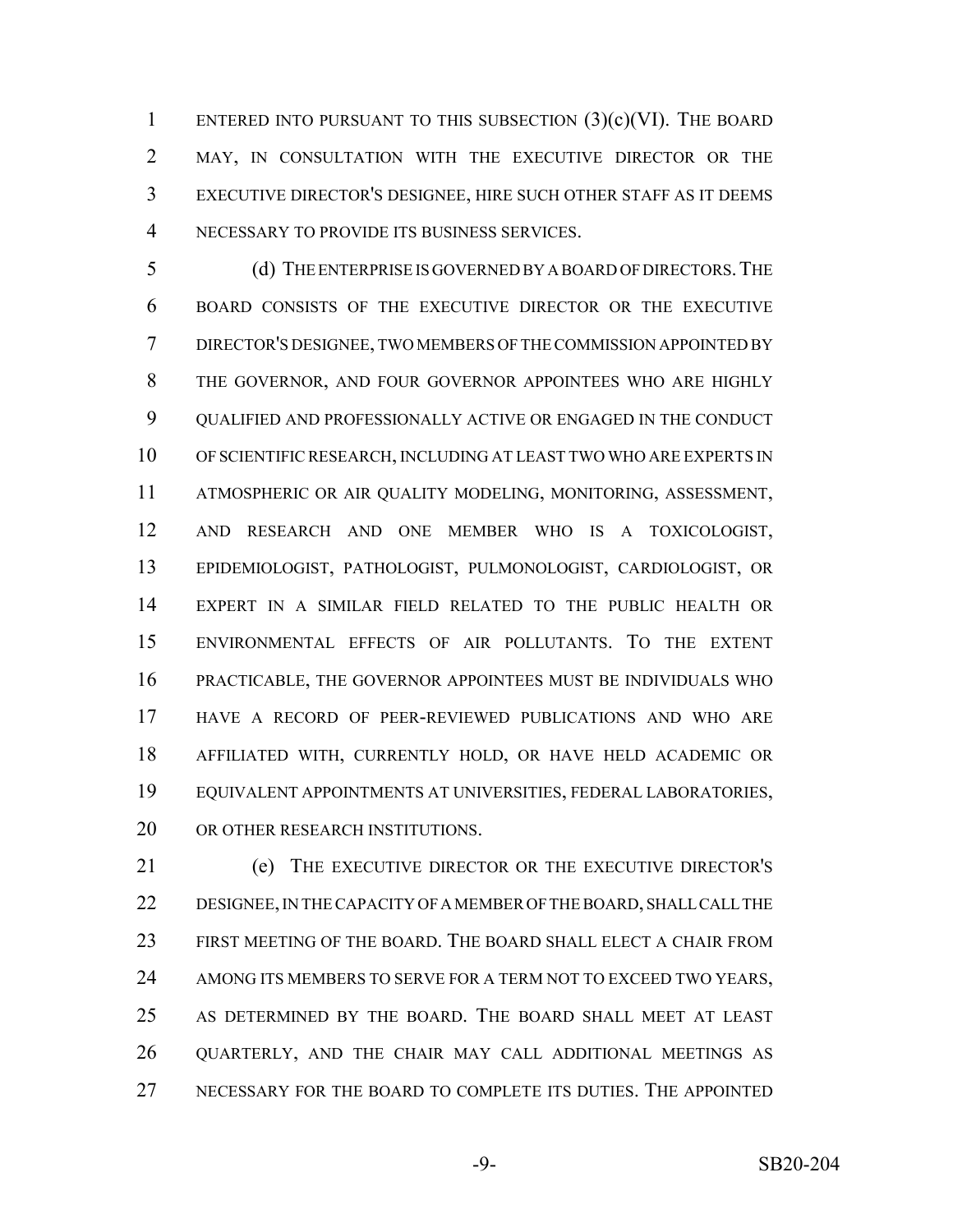MEMBERS OF THE BOARD ARE ENTITLED TO RECEIVE FROM MONEY IN THE FUND A PER DIEM ALLOWANCE OF FIFTY DOLLARS FOR EACH DAY SPENT ATTENDING OFFICIAL BOARD MEETINGS.

 (f) THE TERM OF OFFICE OF APPOINTED BOARD MEMBERS IS THREE YEARS; EXCEPT THAT THE INITIAL TERMS OF TWO BOARD MEMBERS AS DETERMINED BY THE EXECUTIVE DIRECTOR OR THE EXECUTIVE DIRECTOR'S DESIGNEE ARE TWO YEARS.

 (4) **Fund - fees.** (a) THERE IS HEREBY CREATED IN THE STATE TREASURY THE AIR QUALITY ENTERPRISE CASH FUND.THE FUND CONSISTS OF MONEY CREDITED TO THE FUND PURSUANT TO THIS SUBSECTION (4) AND ANY OTHER MONEY THAT THE GENERAL ASSEMBLY MAY APPROPRIATE OR TRANSFER TO THE FUND. THE STATE TREASURER SHALL CREDIT ALL INTEREST AND INCOME DERIVED FROM THE DEPOSIT AND INVESTMENT OF 14 MONEY IN THE FUND TO THE FUND.

 (b) THE BOARD SHALL ESTABLISH BY RULE ENTERPRISE FEES, WHICH MAY INCLUDE THE FOLLOWING ENTERPRISE FEES IN AN AMOUNT 17 THAT, IN THE AGGREGATE, REFLECTS THE VALUE OF THE SERVICES PROVIDED:

 (I) A FEE PER TON OF AIR POLLUTANT EMITTED BY A STATIONARY SOURCE ANNUALLY, WHICH FEE MAY VARY BASED ON THE AIR POLLUTANT RELATIVE TO THE EXTENT OF RESEARCH OR MITIGATION NEEDS ASSOCIATED WITH THE POLLUTANT;

**(II) A FEE FOR CUSTOM OR ADDITIONAL AIR QUALITY MODELING,** MONITORING, ASSESSMENT, OR RESEARCH SERVICES; AND

 (III) A FEE FOR EMISSION MITIGATION PROJECT SERVICES SOUGHT 26 BY FEE PAYERS.

**(c) MONEY IN THE FUND IS CONTINUOUSLY APPROPRIATED TO THE**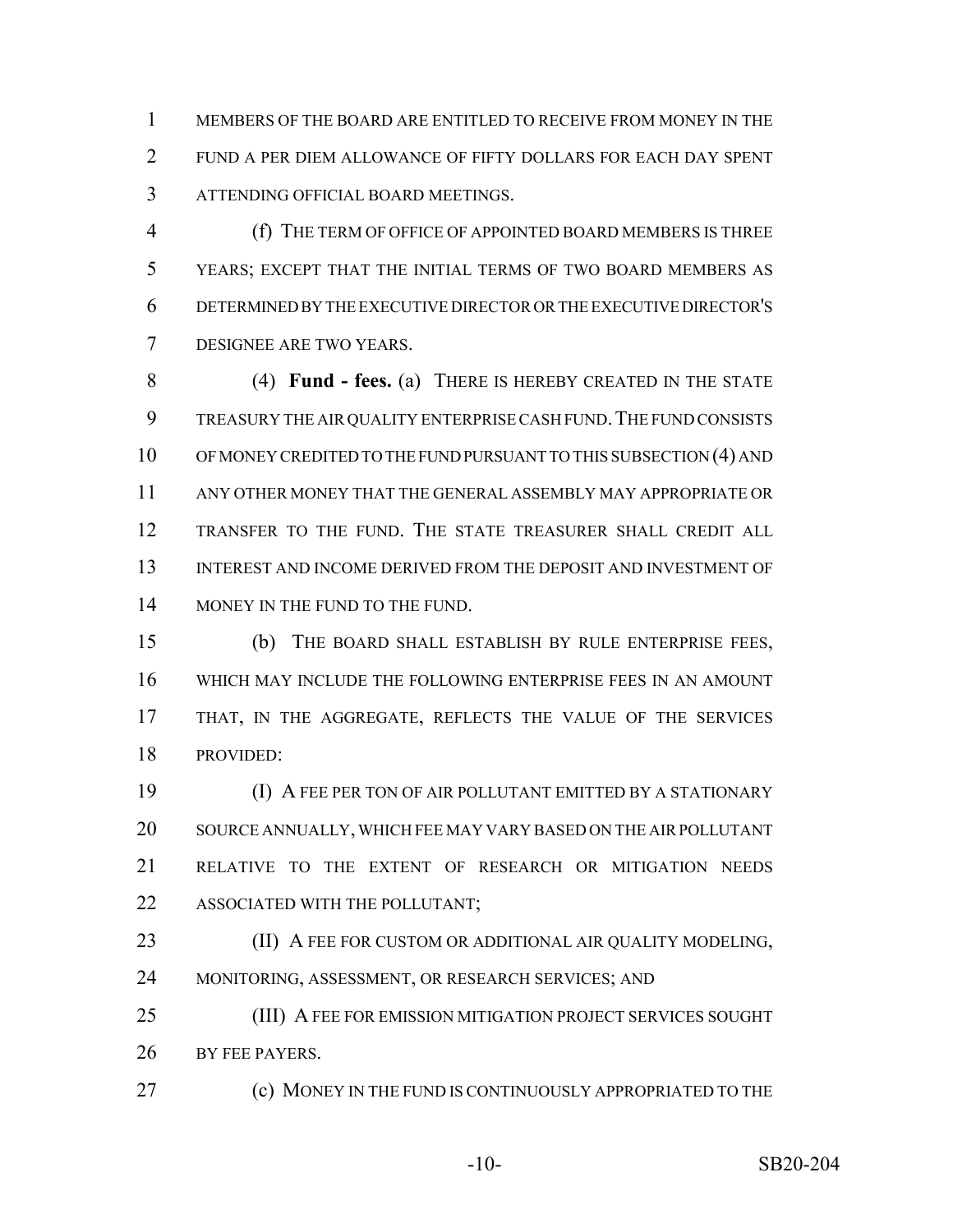ENTERPRISE TO ACCOMPLISH THE PURPOSES SET FORTH IN SUBSECTION  $2(3)(c)$  OF THIS SECTION, INCLUDING TO:

 (I) CONDUCT AND BROADLY DISSEMINATE AIR QUALITY MODELING, MONITORING, ASSESSMENT, DATA ANALYSIS, AND RESEARCH;

 (II) PROVIDE HIGH-QUALITY, INDEPENDENT, AND TRUSTED RESEARCH AND DEVELOPMENT SERVICES REGARDING EMISSIONS RATES AND INVENTORIES, MONITORING AND CONTROL TECHNOLOGIES, AND HEALTH EFFECTS AND EMISSIONS IMPACTS;

 (III) PROVIDE HIGH-QUALITY, INDEPENDENT, AND TRUSTED DATA REGARDING POLLUTANT EMISSIONS FROM STATIONARY SOURCES AND CONCENTRATIONS TO REDUCE WASTE OF VALUABLE PRODUCTS AND RESOURCE STREAMS, ENHANCE COST-EFFECTIVE REGULATORY COMPLIANCE, AND SUPPORT CORPORATE ENVIRONMENTAL, SOCIAL, AND GOVERNANCE OBJECTIVES;

 (IV) PROVIDE TRUSTED AND COST-EFFECTIVE MITIGATION PROJECT SERVICES TO MEET CORPORATE SUSTAINABILITY, SETTLEMENT, AND OTHER OBJECTIVES;

 (V) PROVIDE ADDITIONAL BUSINESS SERVICES TO FEE PAYERS AS MAY BE PROVIDED BY LAW; AND

20 (VI) PROVIDE ITS DATA TO FEE PAYERS, THE DIVISION, AND THE COMMISSION TO FACILITATE THE FEE PAYERS' EMISSIONS MITIGATION AND COMPLIANCE EFFORTS AND THE DIVISION'S AND COMMISSION'S ENFORCEMENT AND ADMINISTRATION OF THIS ARTICLE 7.

24 (d) THE ENTERPRISE SHALL DEDICATE A MEANINGFUL PORTION OF ITS ANNUAL REVENUES TOWARD COMPETITIVE GRANTS TO CONDUCT HIGHLY QUALIFIED, PEER-REVIEWED RESEARCH RELATED TO RESEARCH PRIORITIES IDENTIFIED BY THE BOARD. THE BOARD SHALL PUBLISH THE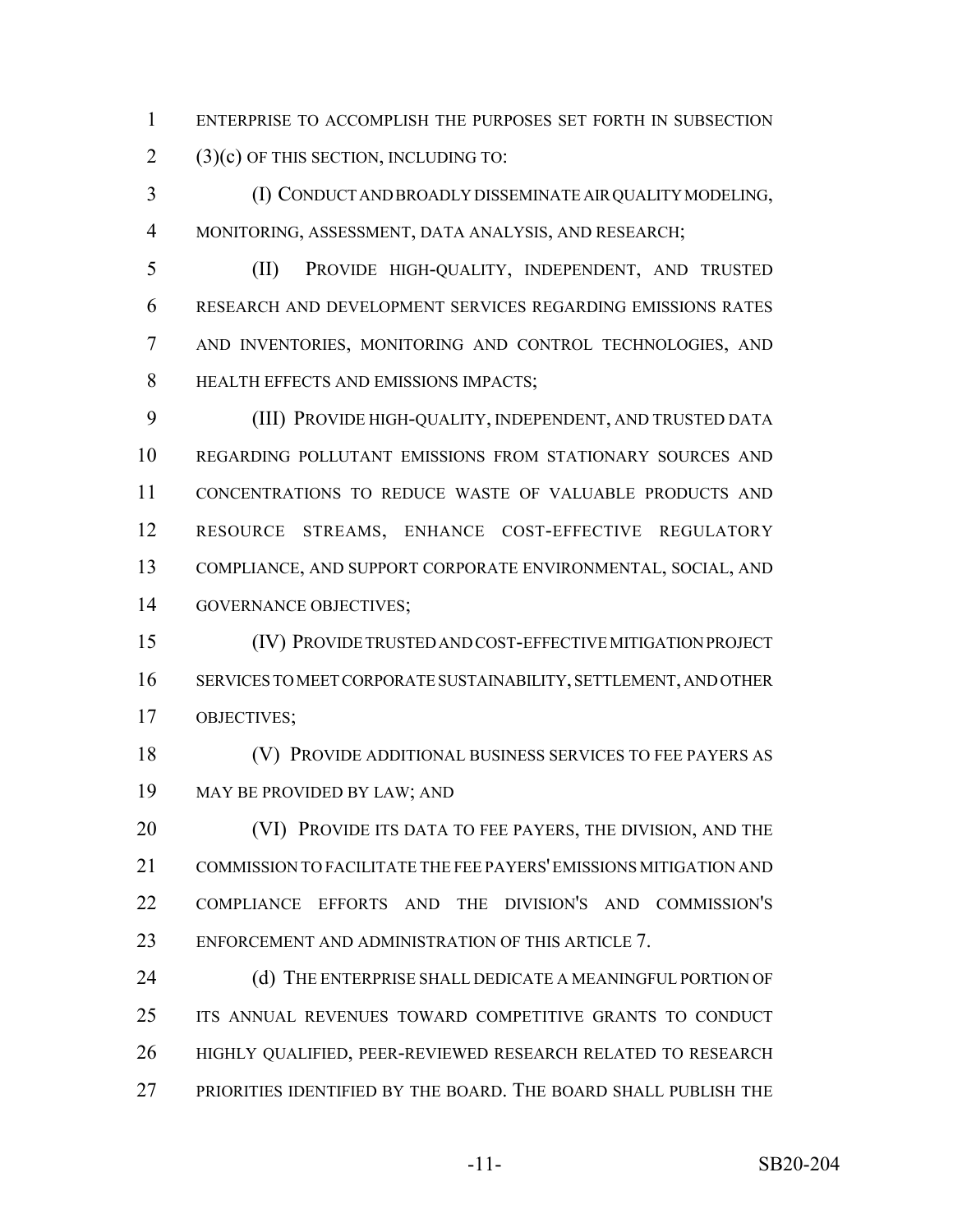RESEARCH PRODUCTS AND MAKE THEM PUBLICLY AVAILABLE.

 (e) (I) ON JULY 1, 2020, THE STATE TREASURER SHALL TRANSFER INTO THE FUND AN AMOUNT OF MONEY FROM THE GENERAL FUND TO PROVIDE START-UP FUNDING FOR THE ENTERPRISE. BY JULY 1, 2023, THE STATE TREASURER SHALL TRANSFER FROM THE FUND INTO THE GENERAL FUND AN AMOUNT OF MONEY TO REPAY THE START-UP FUNDING PLUS INTEREST AT AN ANNUAL RATE OF THREE PERCENT. BECAUSE THIS TRANSFER OF GENERAL FUND MONEY TO THE FUND IS REPAID, THE GENERAL ASSEMBLY DETERMINES THAT THE TRANSFER IS NOT A GRANT 10 FOR PURPOSES OF SECTION 20 OF ARTICLE X OF THE STATE CONSTITUTION 11 OR AS DEFINED IN SECTION 24-77-102 (7).

 (II) THIS SUBSECTION (4)(e) IS REPEALED, EFFECTIVE SEPTEMBER 1, 2025.

 (f) THE BOARD MAY SEEK, ACCEPT, AND EXPEND GIFTS, GRANTS, OR DONATIONS FROM PRIVATE OR PUBLIC SOURCES FOR THE PURPOSES OF THIS SECTION.

 (5) **Report.** NOTWITHSTANDING SECTION 24-1-136 (11)(a)(I), THE BOARD SHALL PROVIDE A REPORT TO THE COMMITTEES OF REFERENCE OF THE GENERAL ASSEMBLY WITH JURISDICTION OVER PUBLIC HEALTH AND THE ENVIRONMENT BY DECEMBER 1 OF EACH YEAR. THE REPORT MUST INCLUDE SUMMARIES OF THE BOARD'S PRIORITIZATION OF RESEARCH NEEDS; MODELING, MONITORING, ASSESSMENT, AND RESEARCH ACCOMPLISHED BY THE ENTERPRISE; THE ENTERPRISE'S COMPLETED, ONGOING, AND PLANNED EMISSION MITIGATION SERVICES; USE OF THE FUND; ENTERPRISE FEES; AND THE VALUE OF BUSINESS SERVICES PROVIDED 26 TO FEE PAYERS THROUGH THE OPERATION OF THE ENTERPRISE.

**SECTION 3.** In Colorado Revised Statutes, 25-7-114.1, **amend**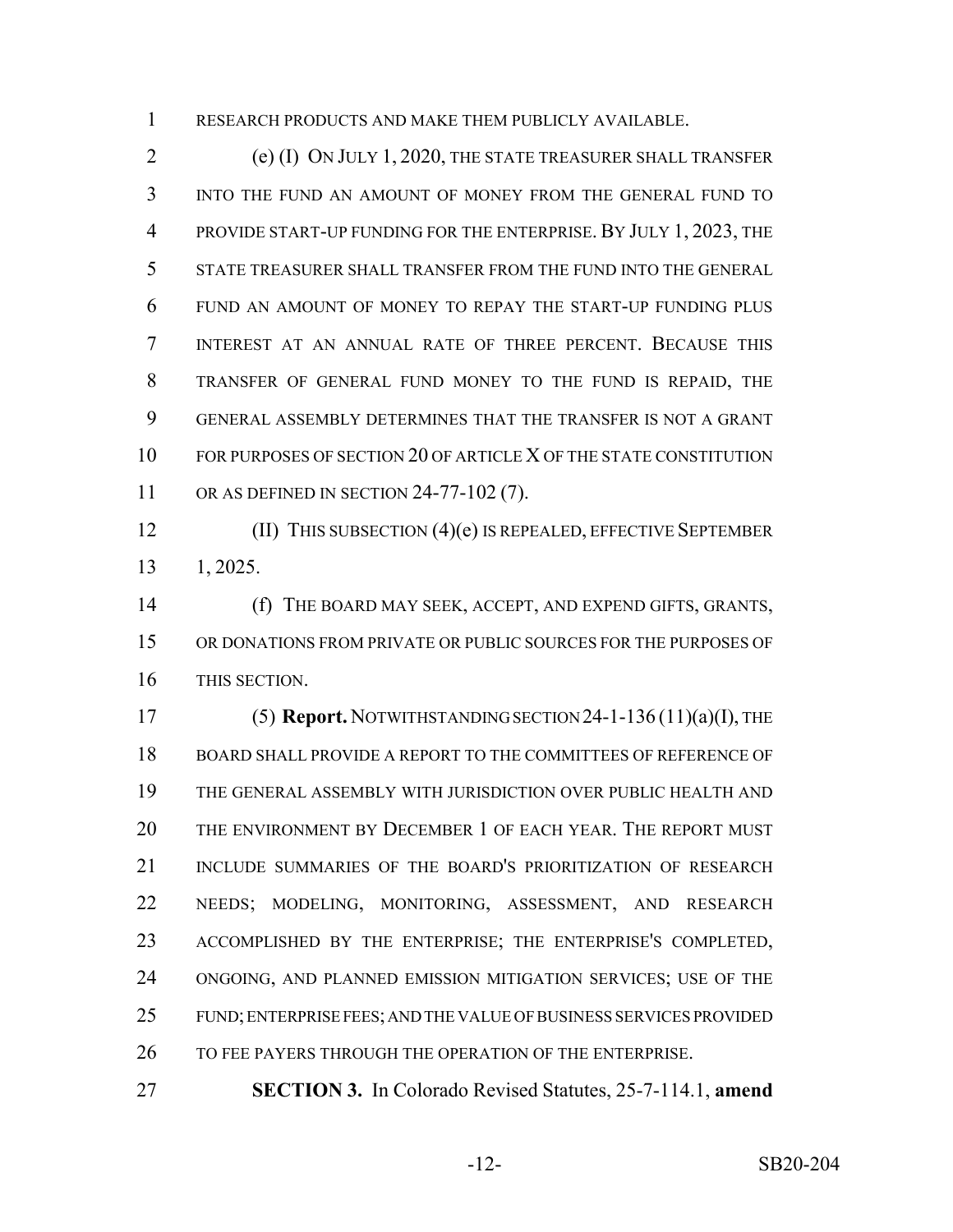1  $(6)(a)$  as follows:

2 **25-7-114.1. Air pollutant emission notices - rules.** (6) (a) FOR 3 STATE FISCAL YEAR 2020-21, the maximum fee for filing an air pollutant 4 emission notice or AN amendment thereto TO THE NOTICE under this 5 section is one hundred ninety-one dollars and thirteen cents; except that, 6 on each January 1 from 2019 to 2028, the maximum fee is automatically 7 adjusted based on the annual percentage change in the United States 8 department of labor, bureau of labor statistics, consumer price index for 9 Denver-Aurora-Lakewood for all items and all urban consumers, or its 10 successor index TWO HUNDRED EIGHTEEN DOLLARS. THEREAFTER, the 11 commission shall set MAY ADJUST the actual fee by rule Beginning on 12 July 1, 2018, the commission, by rule, may periodically adjust the fee up 13 to the maximum fee TO COVER THE INDIRECT AND DIRECT COSTS 14 REQUIRED TO DEVELOP AND ADMINISTER THE PROGRAMS ESTABLISHED 15 PURSUANT TO THIS ARTICLE 7. The money collected pursuant to this 16 section SUBSECTION  $(6)(a)$  shall be transmitted to the state treasurer, who 17 shall credit it to the stationary sources control fund created in section 18  $25-7-114.7$  (2)(b)(I).

 **SECTION 4.** In Colorado Revised Statutes, 25-7-114.7, **amend** 20 (2)(a)(I)(A), (2)(a)(I)(B), and (2)(a)(III); and **add** (2)(b)(III) as follows: **25-7-114.7. Emission fees - fund - rules - definition - repeal.** (2) (a) (I) The commission shall designate by rule those classes of sources of air pollution that are exempt from the requirement to pay an annual emission fee. Every owner or operator of an air pollution source not otherwise exempt in accordance with such commission rules shall pay an annual fee as follows:

27 (A) For STATE fiscal years 2018-19 and thereafter, the maximum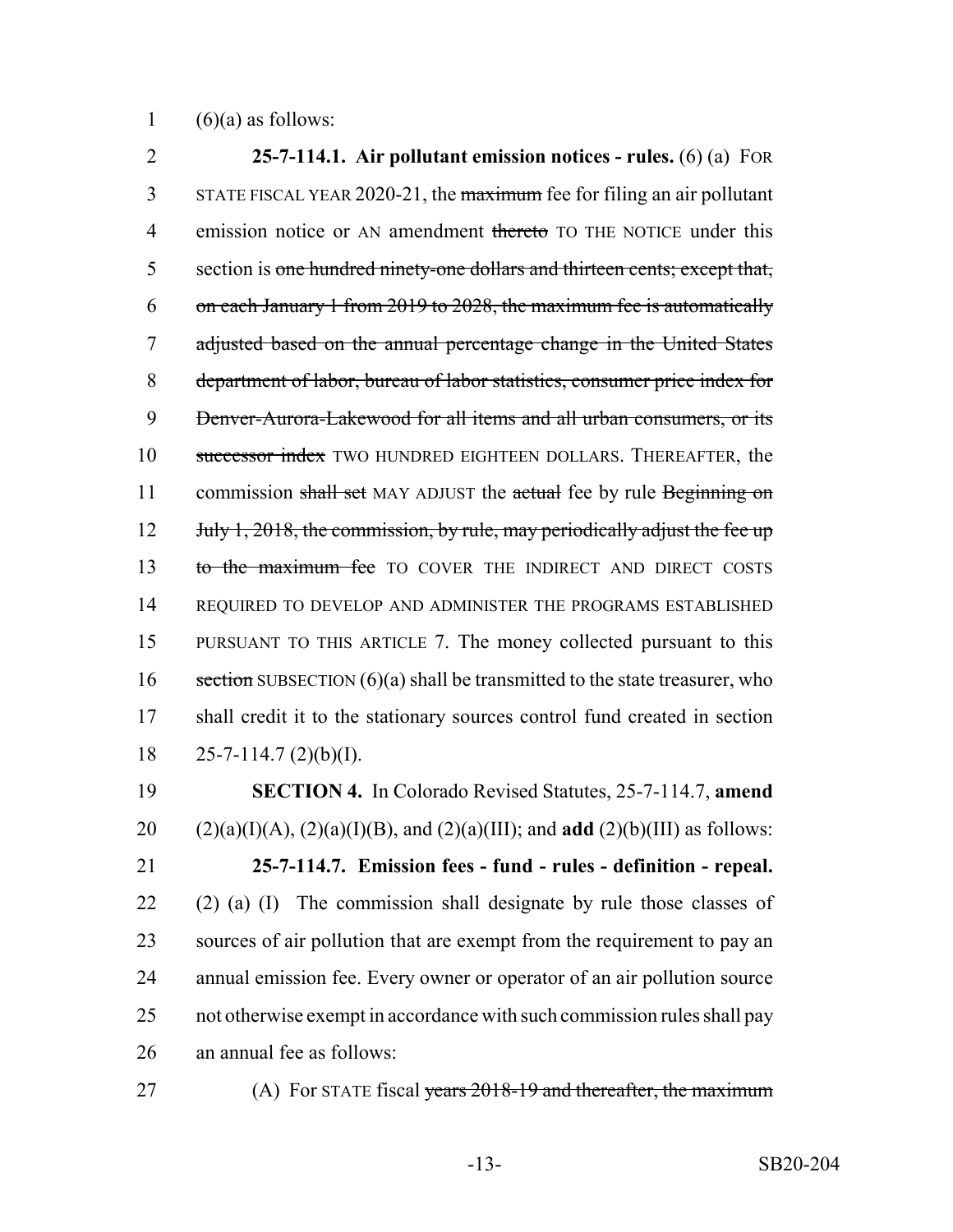1 YEAR 2020-21, THE fee is twenty-eight dollars and sixty-three cents 2 THIRTY-THREE DOLLARS per ton of regulated pollutant reported in the 3 most recent air pollution emission notice on file with the division. except 4 that, on each January 1 from 2019 to 2028, the maximum fee is 5 automatically adjusted based on the annual percentage change in the 6 United States department of labor, bureau of labor statistics, consumer 7 price index for Denver-Aurora-Lakewood for all items and all urban 8 consumers, or its successor index. THEREAFTER, the commission shall set 9 MAY ADJUST the actual fee by rule Beginning on July 1, 2018, the 10 commission, by rule, may periodically adjust the fee up to the maximum 11 fee TO COVER THE INDIRECT AND DIRECT COSTS REQUIRED TO DEVELOP 12 AND ADMINISTER THE PROGRAMS ESTABLISHED PURSUANT TO THIS 13 ARTICLE 7.

14 (B) For STATE fiscal years 2018-19 and thereafter YEAR 2020-21, 15 in addition to the annual fee set forth in subsection  $(2)(a)(I)(A)$  of this 16 section, for hazardous air pollutants, including ozone-depleting 17 compounds, a maximum AN annual fee of one hundred ninety-one dollars 18 and thirteen cents TWO HUNDRED EIGHTEEN DOLLARS per ton. except that, 19 on each January 1 from 2019 to 2028, the maximum fee is automatically 20 adjusted based on the annual percentage change in the United States 21 department of labor, bureau of labor statistics, consumer price index for 22 Denver-Aurora-Lakewood for all items and all urban consumers, or its 23 successor index. THEREAFTER, the commission shall set MAY ADJUST the 24 actual fee by rule Beginning on July 1, 2018, the commission, by rule, 25 may periodically adjust the fee up to the maximum fee TO COVER THE 26 INDIRECT AND DIRECT COSTS REQUIRED TO DEVELOP AND ADMINISTER THE 27 PROGRAMS ESTABLISHED PURSUANT TO THIS ARTICLE 7.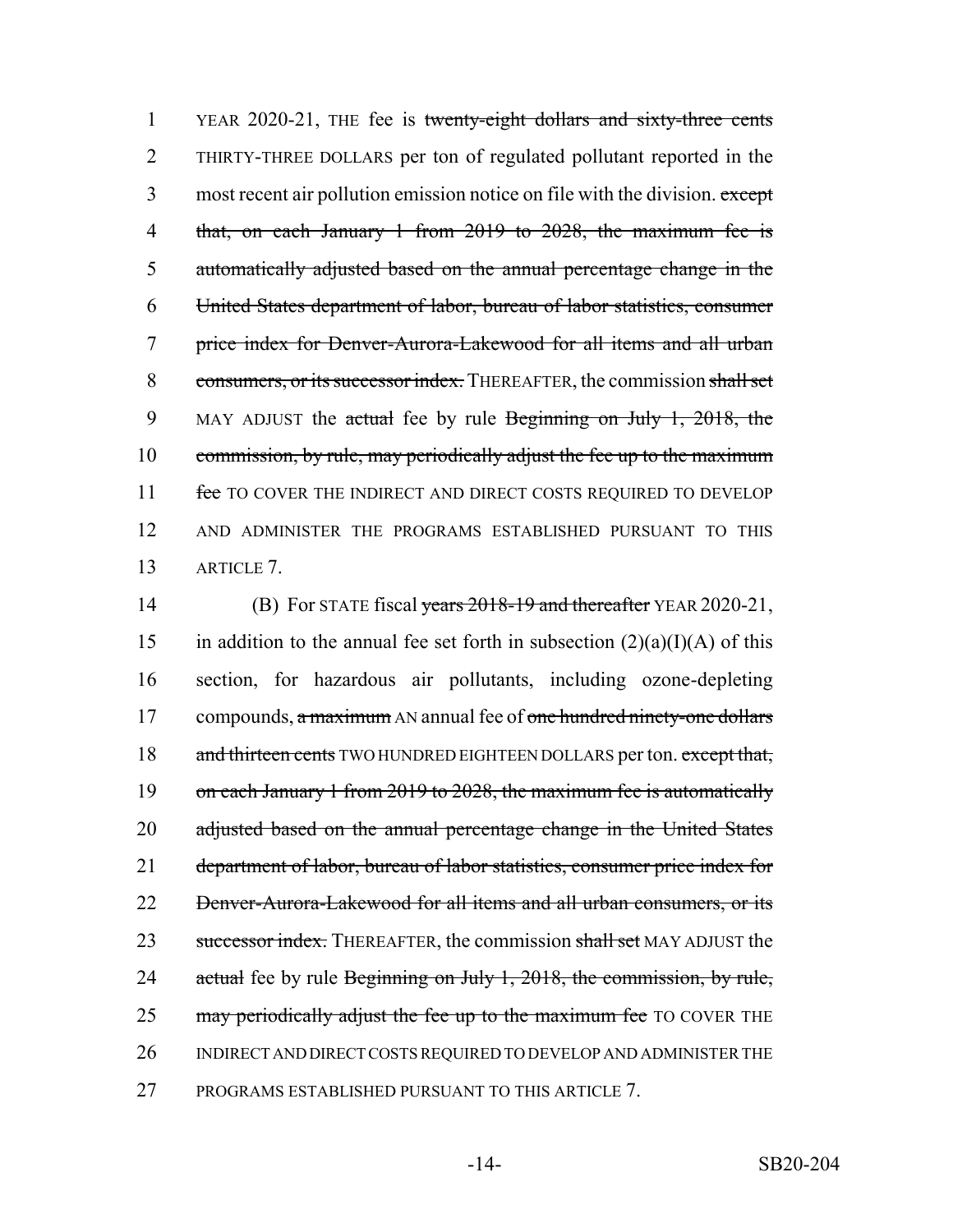1 (III) Every owner or operator subject to the requirements to pay 2 fees set forth in subsection  $(2)(a)(I)$  of this section shall also pay a 3 processing fee for the costs of processing any application other than an air 4 pollution emission notice under this article 7. Every significant user of 5 prescribed fire, including federal facilities, submitting a planning 6 document to the commission pursuant to section  $25-7-106(8)(b)$  shall pay 7 a fee for costs of evaluating the documents. For STATE fiscal year 8 2018-19 2020-21, the division shall assess a fee for work it performs, up 9 to a maximum of thirty hours at a maximum rate of ninety-five dollars 10 and fifty-six cents ONE HUNDRED NINE DOLLARS per hour. except that, on 11 each January 1 from 2019 to 2028, the maximum fee is automatically 12 adjusted based on the annual percentage change in the United States 13 department of labor, bureau of labor statistics, consumer price index for 14 Denver-Aurora-Lakewood for all items and all urban consumers, or its 15 successor index. THEREAFTER, the commission shall set MAY ADJUST the 16 actual fee by rule Beginning on July 1, 2018, the commission, by rule, 17 may periodically adjust the fee up to the maximum fee TO COVER THE 18 INDIRECT AND DIRECT COSTS REQUIRED TO DEVELOP AND ADMINISTER THE 19 PROGRAMS ESTABLISHED PURSUANT TO THIS ARTICLE 7. If the division 20 requires more than thirty hours to process the application or evaluate the 21 prescribed fire-related planning documents, the fee paid by the applicant 22 must not exceed three thousand seven hundred fifty dollars unless the 23 division has informed the source that the respective billings may exceed 24 three thousand seven hundred fifty dollars and has provided DIVISION 25 SHALL PROVIDE the STATIONARY source with an estimate of what the 26 actual charges may be prior to commencing the work BEFORE WORKING 27 MORE THAN THIRTY HOURS.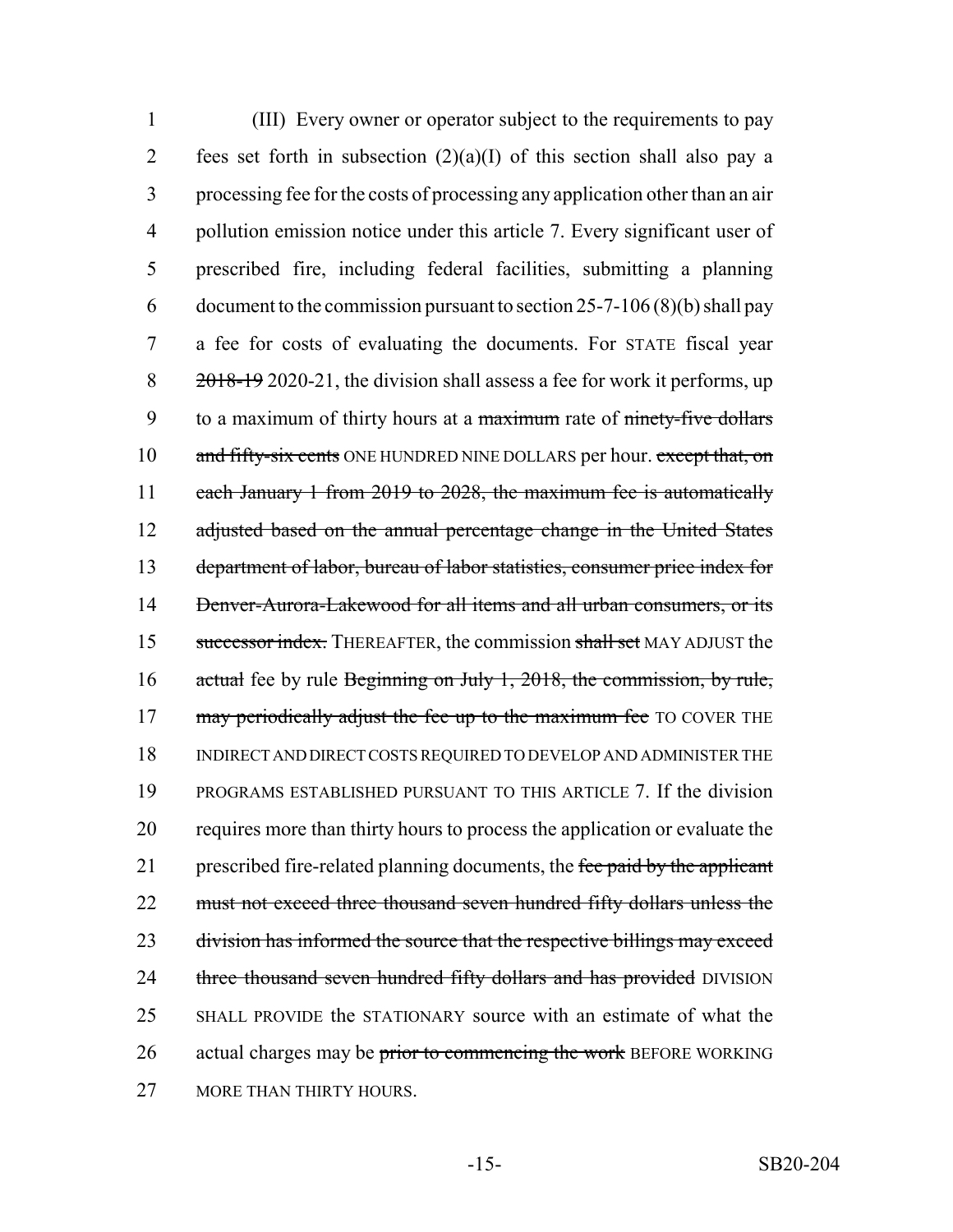(b) (III) THE DIVISION SHALL EXPEND THE PORTION OF THE FEE REVENUE COLLECTED PURSUANT TO SUBSECTIONS (2)(a)(I)(A), 3 (2)(a)(I)(B), AND (2)(a)(III) OF THIS SECTION AND SECTION 25-7-114.1 (6)(a) ATTRIBUTABLE TO THE INCREASES AUTHORIZED IN 2020 BY SENATE 5 BILL 20- FOR THE FOLLOWING PURPOSES:

 (A) ENSURING THAT REQUIREMENTS IMPOSED BY RULES TO MINIMIZE EMISSIONS ARE INCLUDED IN PERMITS AND COMPLIED WITH;

 (B) DEPLOYING MORE RESOURCES TO FIND, AND CAUSE OIL AND GAS OPERATORS TO REPAIR, LEAKS AND RELEASES OF HYDROCARBONS SUCH AS BENZENE THAT CONTRIBUTE TO OZONE NONATTAINMENT AND HUMAN HEALTH RISKS;

 (C) INCREASING COMPLIANCE BY OIL AND GAS SOURCES WITH ALL APPLICABLE AIR QUALITY REQUIREMENTS;

 (D) INCREASING THE NUMBER OF INSPECTIONS AND ENFORCEMENT ACTIONS TAKEN BY THE DIVISION;

 (E) EXPANDING THE DIVISION'S CAPACITY TO CONDUCT 17 MONITORING OF OIL AND GAS INDUSTRY EMISSIONS;

(F) DEVELOPING NEW EMISSION CONTROL STRATEGIES;

 (G) EXPANDING THE DIVISION'S CAPACITY TO QUICKLY RESPOND TO AND BETTER UNDERSTAND PUBLIC HEALTH ISSUES THAT ARE RELATED TO EXPOSURE TO AIR TOXICS, SUCH AS BENZENE AND OTHER VOLATILE ORGANIC COMPOUNDS; AND

 (H) IMPROVING THE DIVISION'S COMPLAINT MANAGEMENT 24 SYSTEMS AS THEY RELATE TO AIR QUALITY AND ASSOCIATED HEALTH IMPACTS.

 **SECTION 5. Effective date - applicability.** This act takes effect July 1, 2020, and applies to fees paid on or after said date.